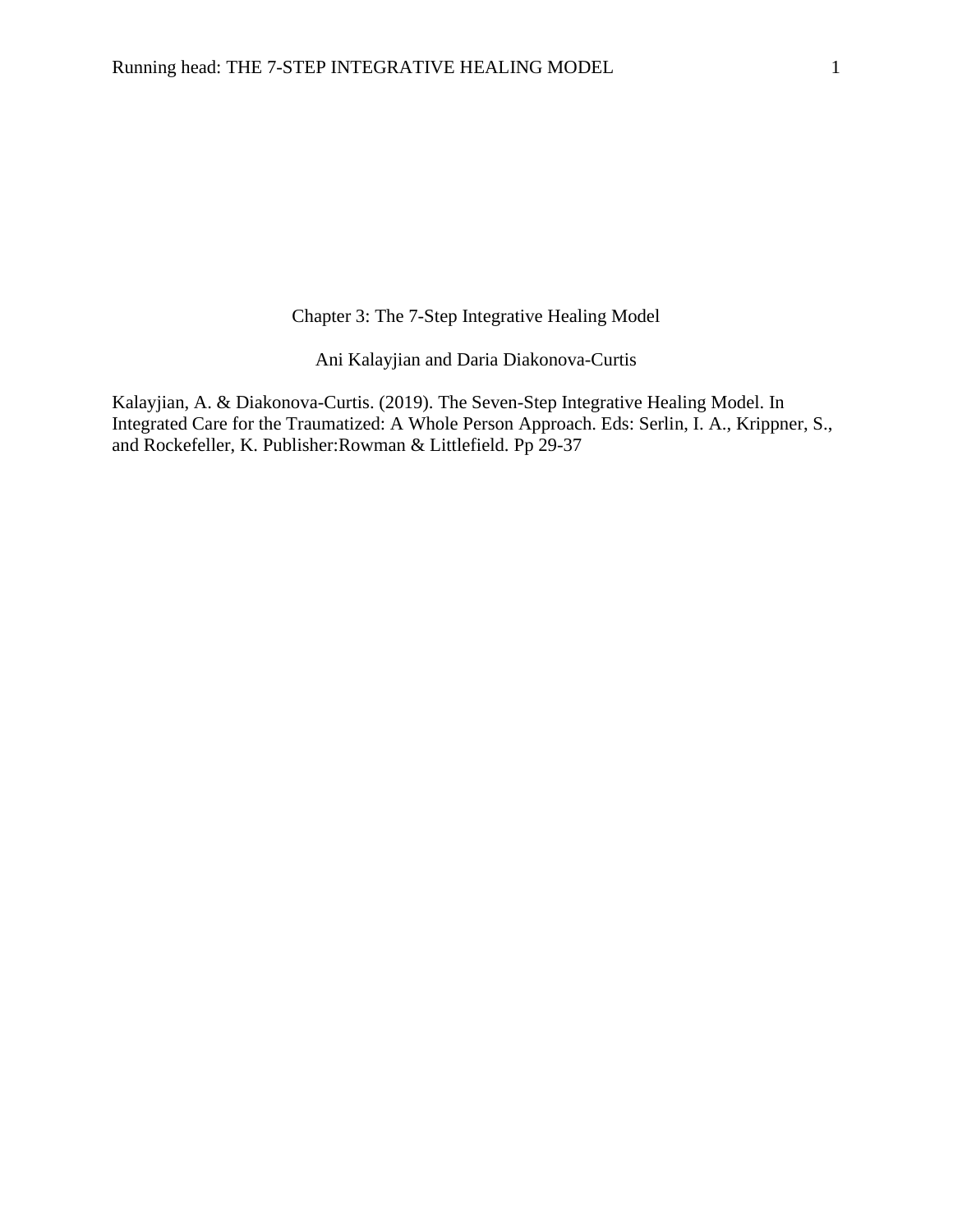The idea of treating the whole person is gaining momentum among healing professionals. Although specialists in these professions are still generally trained in one specialty only, there is a growing shift in the field to view healing as multidisciplinary and holistic, involving many aspects of the human experience. This chapter will describe the work on one organization, the Association of Trauma Outreach and Prevention (ATOP), Meaningfulworld, in its approach to healing trauma by applying a mind-body-eco-spirit method, through which various aspects of trauma, dispute, conflict, disagreement, or impact of disasters are assessed, identified, explored, processed, worked through, and released. This process transforms trauma and suffering by offering new meanings or new lessons learned.

Founded in 1990 and affiliated with the United Nations, ATOP Meaningfulworld has been committed to the service of humanity, creating healing, instilling peace, and transforming generational pain and suffering. The organization utilizes state-of-the-art scientific theory, as well as peace and consciousness research, to promote education and the development of technical skills of mental health professionals, teachers, psychologists, art therapists, nutritionists, alternative medicine practitioners, clergy, nurses, mediators, interfaith ministers, and lay persons working in communities affected by trauma. Meaningfulworld's Humanitarian Outreach Programs have worked in over 45 countries around the globe in seven regions: Africa, Asia, North and South Americas, Caribbean, Europe, The Middle East, transforming the lives of over a million people. For two-and-a-half decades, Meaningfulworld has been on a journey of healing that has focused intensely on how forgiveness and meaning impact levels of trauma and resilience. Much of this work has taken members of Meaningfulworld to spaces and places where healing has been the focus of professional and scientific work engaging many people in these countries.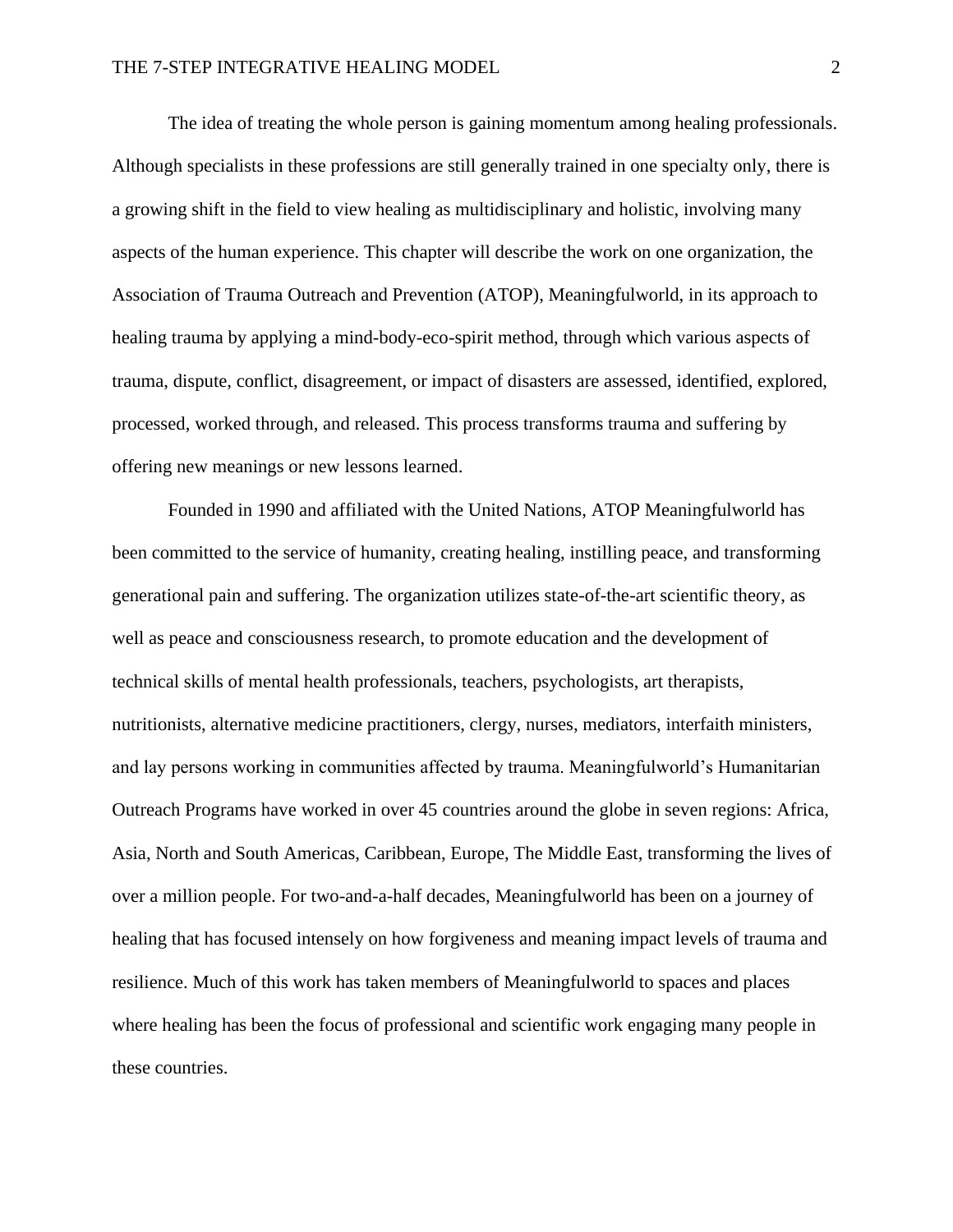Meaningfulworld's mission is to help develop a meaningful, peaceful, and just world where everyone can enjoy good health on mind-body-eco-spirit levels. Meaning, peace, and justice are nurtured through a process of learning, reflection, mindfulness, and transforming old habits through new and integrated experiences with a sense of responsibility. This is facilitated by healthy relationships that foster honest and open communication, insight into forgiveness, love and spiritual connection, non-violent communication, compassion, empathy, and active collaborations. The ultimate goal is to promote a global society guided by love, peace, passion, and meaning [\(www.Meaningfulworld.com\)](http://www.meaningfulworld.com/).

Monthly workshops in New York City, as well as humanitarian outreach programs abroad are some of the ways that Meaningfulworld accomplishes its goals. Workshops are offered to community members, professionals and para-professionals, and those interested in processing past traumas. Humanitarian outreach programs are carefully organized following a systematic approach in response to current traumatic events, such as a natural disaster or manmade events. For example, members of Meaningfulworld were on the ground in Puerto Rico only weeks after Hurricane Maria devastated the island in 2017. Other humanitarian missions were conducted after an earthquake in Haiti, a civil war in Burundi, and political unrest in the Middle East, to name a few. Working with individuals who have lived through such devastating events as hurricanes, earthquakes, and even war, requires a whole-person approach because it is necessary to address the mental, physical, and spiritual effects of such trauma on the individual, community, and the earth.

At the heart of Meaningfulworld's work around the world is the 7-step Integrative Healing Model through which traumatic experiences are assessed, identified, explored, described, released, processed, and eventually reintegrated. The model builds from the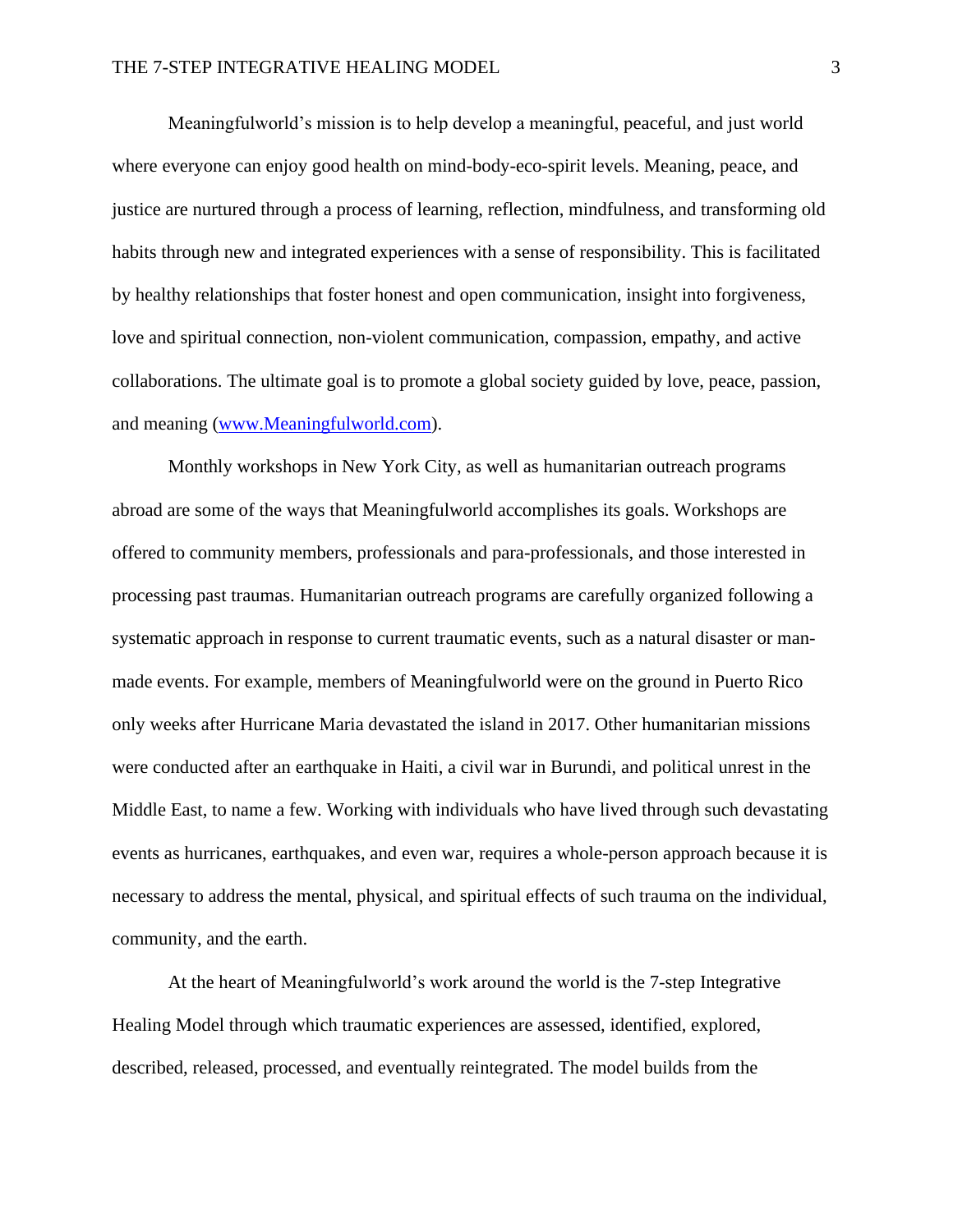integration of multiple theories including: psychodynamic (Freud, 1910), interpersonal (Sullivan, 1953), existential and humanistic (Frankl, 1962), electromagnetic field balancing (Dubro & Lapierre, 2002), forgiveness and reconciliation (Kalayjian & Paloutzian, 2010), learning theory, flower essences, essential oils, physical release (van der Kolk, 1993) and Soul-Surfing (Kalayjian, 2015), prayers, and meditation. The seven steps of the model include: 1) assessing levels of distress, disagreement, or conflict, 2) encouraging expression of feelings, 3) providing empathy and validation, 4) encouraging discovery and expression of meaning, 5) providing information, 6) instilling eco-centered healing, and 7) learning breathing, movement-centered healing, and meditation. This model provides the basis of all humanitarian outreach missions of Meaningfulworld (Kalayjian, 2002; Kalayjian & Sofletea, 2012). Next each step of the 7-Step Intergrative Healing Model will be described, along with examples of how each step contributes to a holistic approach to healing.

At the core of the healing practices is Meaningfulworld' view is that recovery following trauma is achieved primarily through two psychological processes: meaning-making and forgiveness. The ability to find meaning in the traumatic event and cultivate a sense of purpose in one's life has been described as one of the central components to healing from disasters (Frankl, 1962; Kalayjian & Eugene, 2010a,b). Meaning-making has been linked to better adjustment following stressful life events (Collie & Long, 2005; Skaggs & Baron, 2006) and lower severity of post-traumatic symptoms (Kalayjian, Shigemoto, & Patel, 2010). Those who are able to process and make personal sense of often incomprehensible and atrocious events have been shown to experience healing following a trauma.

In Meaningfulworld's conceptualization of forgiveness, meaning in life, and trauma symptomology, the catalyst of the model is forgiveness (Frankl, 1962; Toussaint, Kalayjian, &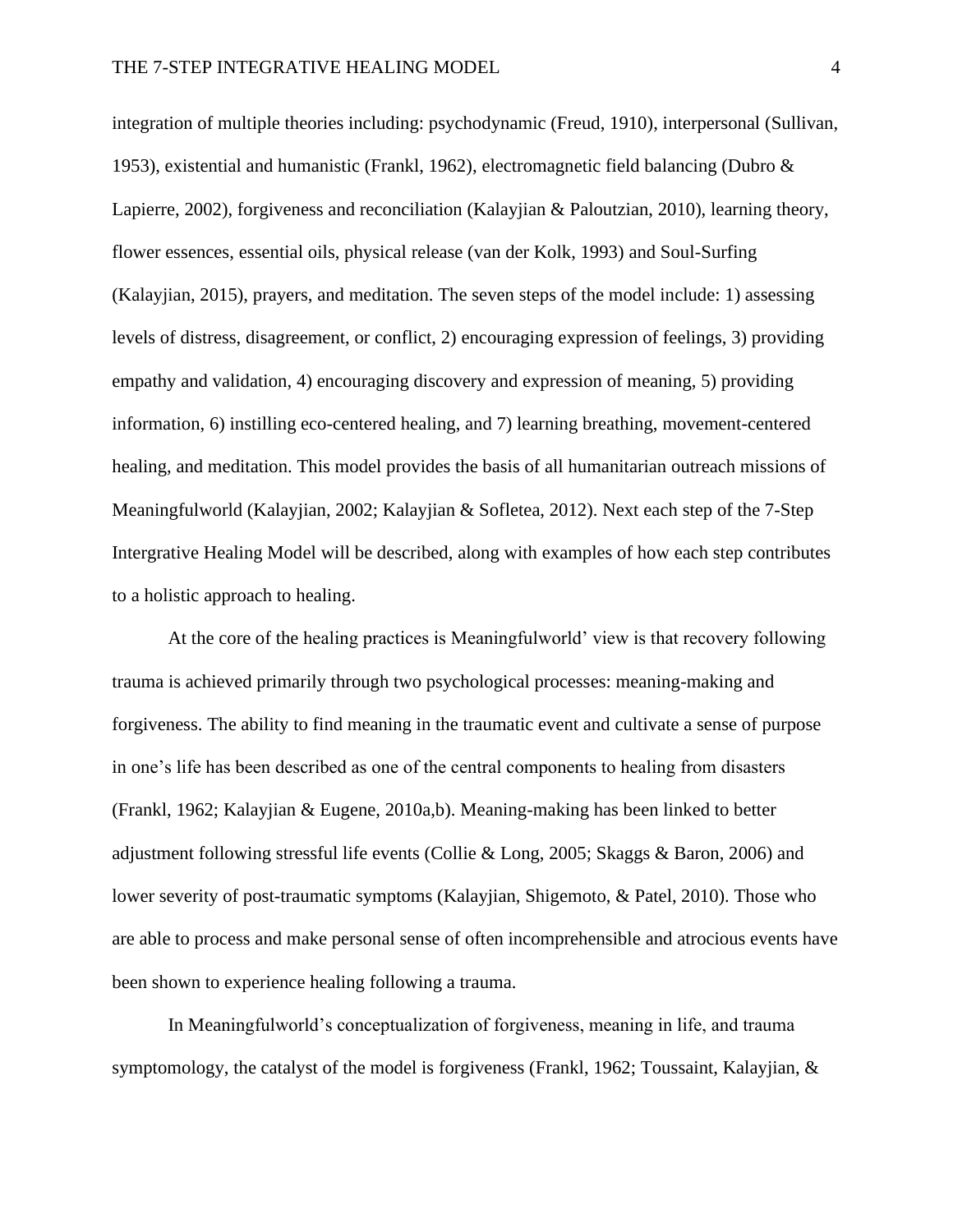Diakonova-Curtis, 2017). Forgiveness provides the necessary cognitive, emotional, and spiritual space and resources, as well as, the appropriate shift to present and future perspectives, to bring about meaning in life and thereby reduce trauma symptoms both directly and indirectly in traumatized regions of the world (Frankl, 1962; Toussaint, Kalayjian, & Diakonova-Curtis, 2017). Research suggests that both forgiveness and meaning-making are effective ways to cope with trauma, and forgiveness can alleviate suffering by changing the past, not as a record of actual events that occurred, but through reappraising the meaning in the present (Roxberg, Burman, Guldbrand, Fridlund, & Barbosa da Silva 2010). Forgiveness of past events can facilitate meaning-making, create hope, change one's coping, develop resilience, and help cocreate a healthy future. Both forgiveness and meaning-making yield improvements not only to mental well-being, but also physical health and spiritual connectedness.

The following section will provide a detailed account of how the 7-step Inegrative Healing Model is applied during Meaningfulworld's healing workshops. One or two leaders follow the seven steps below while guiding the group through the steps.

## **The 7-Step Integrative Healing Model**

# *Step 1. Assess Levels of Post-Traumatic Stress*.

The first step requires an assessment of the group and their level of distress following a devastating event. Participants are given the Harvard Trauma Questionnaire (HTQ) to determine severity of trauma; followed by questionnaires on forgiveness and meaning-making to indicate how these practices impact the levels of trauma. The HTQ assesses both perceptions of actual trauma events (including torture) and symptoms associated with trauma. The test has been translated into many different languages and the psychometric properties have been reliable across different cultures. There are 16 questions related to the participants' experience and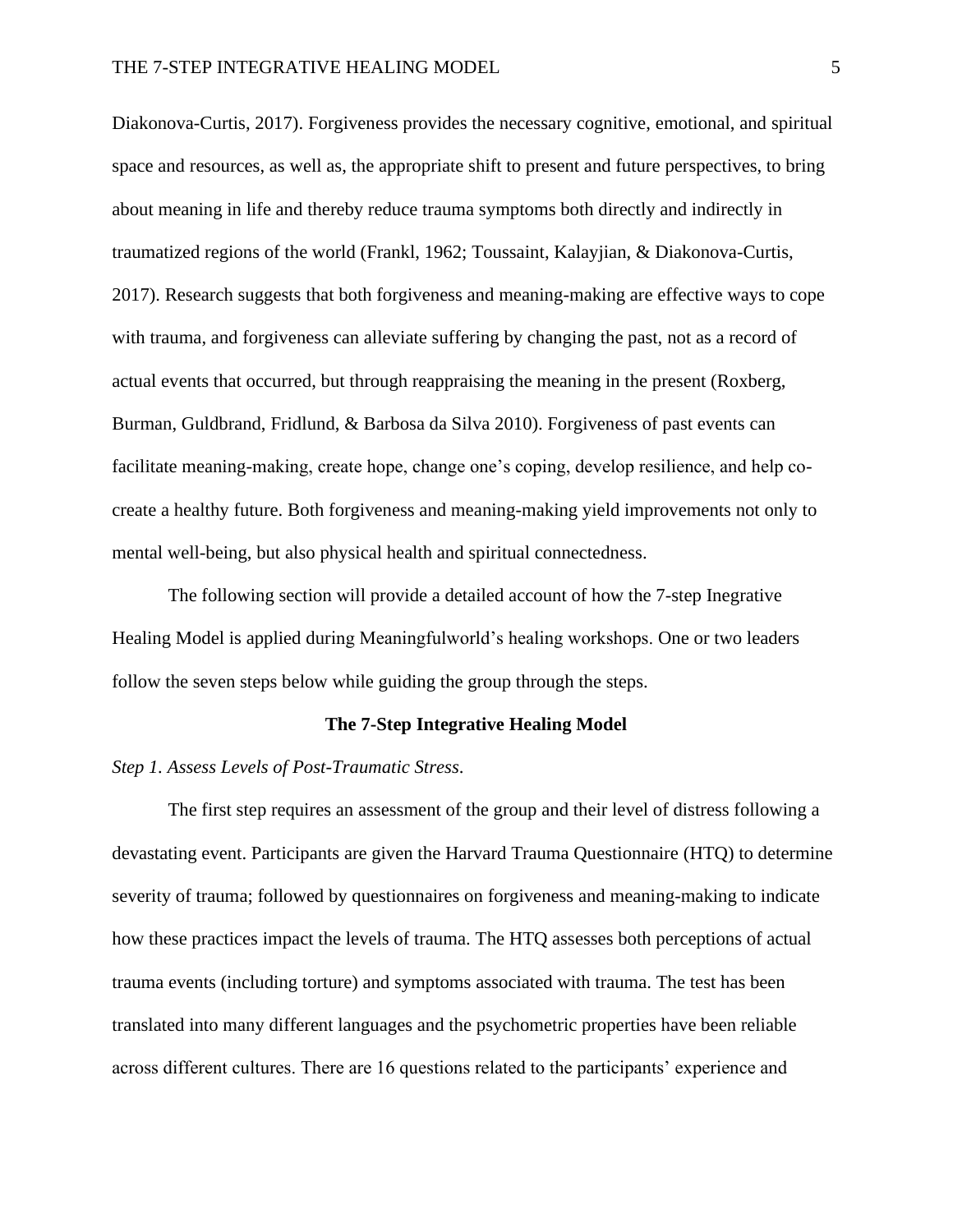symptoms of trauma. Participants are asked to respond to questions such as "Do you feel depressed?" "Do you have nightmares?" and "Are you worried or nervous?" The participants respond to the statements on a Likert scale ranging from 1 (not distressed at all by the symptoms) to 4 (extremely distressed) (Kleijn, Hovens, and Rodenburg, 2001). The Meaning in Life Questionnaire is used to measure the search for meaning and the presence of meaning in one's life. The questionnaire consists of ten questions and the responses are based on a 7-point Likert scale (Steger, Frazier, Oishi, and Kaler, 2006). Participants indicate the extent to how true the statement is for them, from 1 (absolutely untrue) to 7 (absolutely true). An example of a question related to the search for meaning in life is "I am seeking a purpose or mission for my life". An example of a question related to the presence of meaning in life is "I have a good sense of what makes my life meaningful". Forgiveness is measured by the forgiveness subscale of the Brief Multidimensional Measure of Religion and Spirituality, which contains single items for forgiveness of self, forgiveness of others, and feeling forgiven by God. The three questions include "I have forgiven myself for things that I have done wrong", "I have forgiven those who hurt me", and "I know that God forgives me" (Fetzer Institute and National Institute on Aging Working Group, 1999). All responses are collected anonymously and with informed consent. Questionnaires are used to collect data about a group for the purposes of understanding the current group dynamics and overall level of trauma, in order to tailor the healing workshops to the needs of that particular group and the individuals therein.

# *Step 2. Encouraging the Expression of Feelings*.

The group leader then encourages one or multiple participants (one at a time) to express their feelings in the 'here and now,' as related to the disaster they have experienced. Release of feelings is therapeutic, as it helps release the grip that the trauma has on us, and let it go.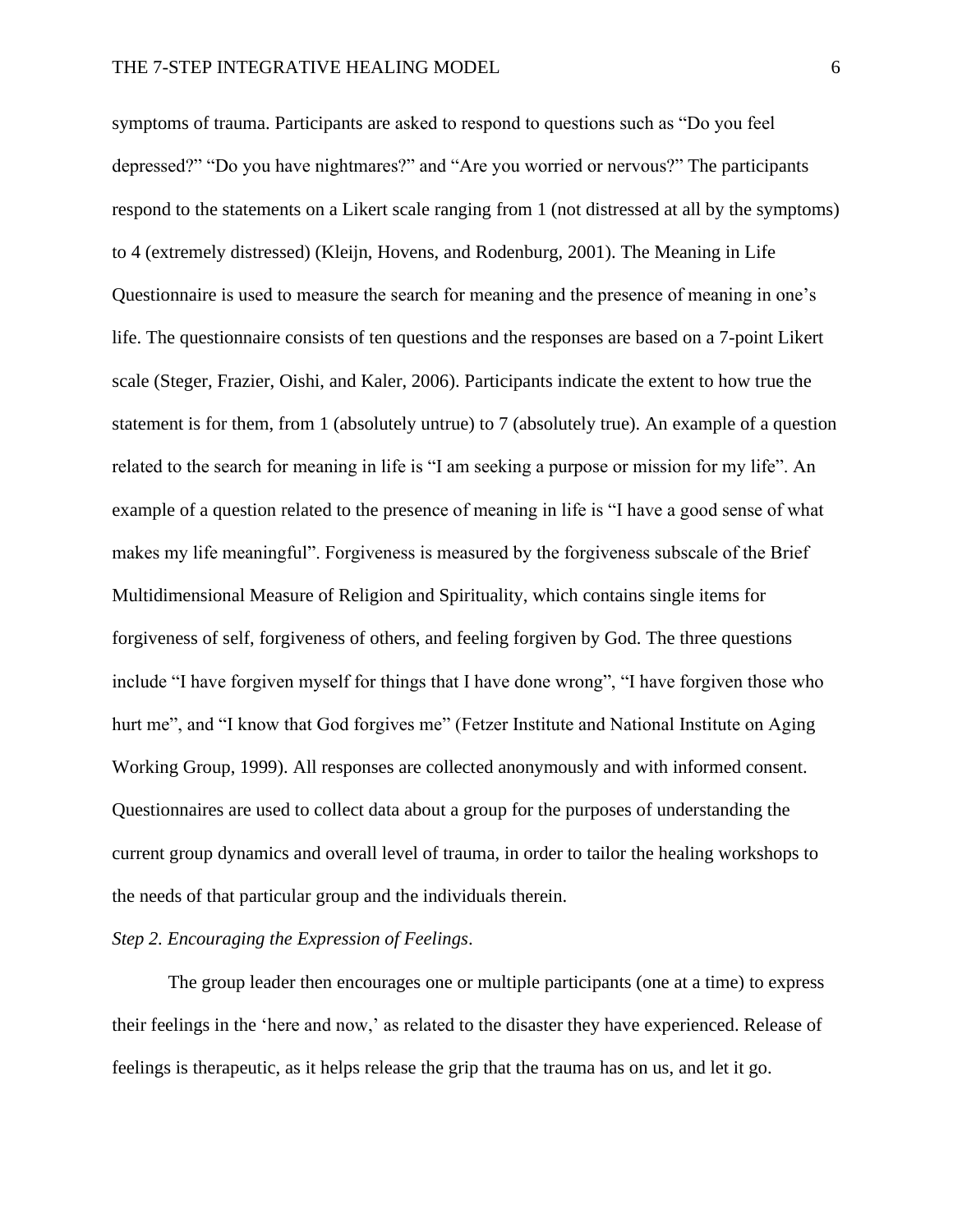Participants are encouraged to follow the model IDEAL: Identifying the emotions, Describing the feelings connected to the event, rather than the event itself, Expressing the feelings, becoming familiar with naming the particular emotions, as well as identifying physical sensations related to the feelings, and finally, Letting go.

## *Step 3. Providing Empathy and Validation*.

The workshop leader then encourages group members to provide validation to the person who shared in Step 2. Survivors' feelings can be validated by the members using statements such as "I can understand…," or "It makes sense to me…." and sharing information about how other survivors from around the world have coped. It is important to provide members with a sense of support and encouragement for meaning-making during a difficult time. Also used is intentional therapeutic touch, such as holding a survivor's hand. Here it is reinforced that the survivor's feelings of grief, fear, and frustration about the situation may turn into anger, if not processed. Group members are provided with an "Anger Wheel" of emotions in order to help members make connections between anger and other underlying emotions, such as sorrow, anxiety, or disappointment. We also encourage expression of positive feelings of joy of survival. When this model is practiced individually (not in a group setting), one is encouraged to find an empathic and non-judgmental person to share their trauma and accept empathy.

## *Step 4. Encouraging the Discovery and Expression of Meaning*.

During this phase, group members who shared are asked "What lessons, meaning or positive associations did you discover as a result of this disaster?" This question is based on Viktor Frankl's logotherapeutic principle: that there could be a positive meaning discovered in the worst catastrophe. Group members are encouraged to share lessons learned and any meaningful connections achieved during the previous steps.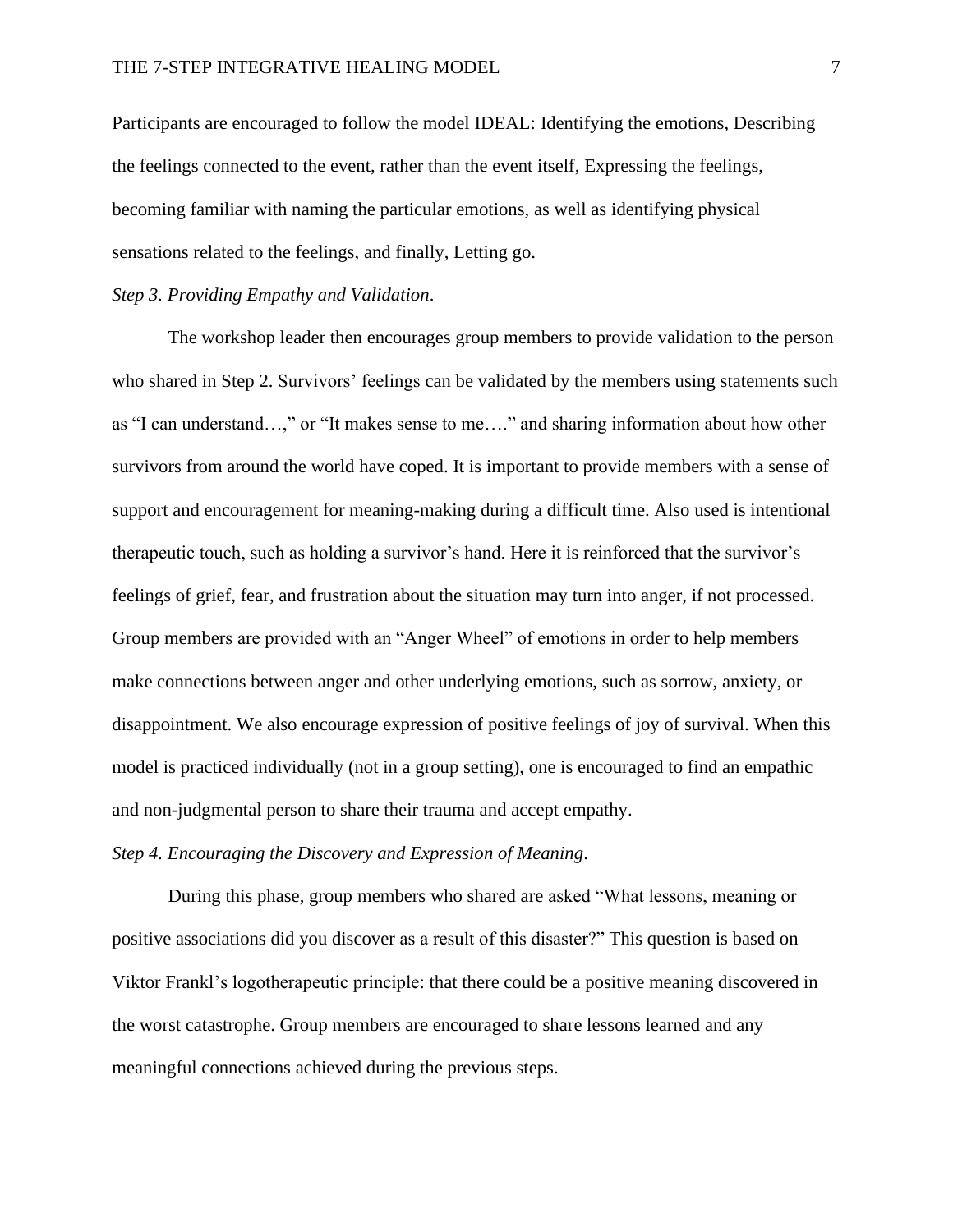## *Step 5. Providing and Gathering Information*.

Next, practical tools and information are given on how to overcome the effects of trauma, including the use of systematic desensitization process. The importance of preparation for natural disasters and mindfulness for human-made traumas is reinforced. Disaster preparedness is discussed and elaborated. Information regarding forgiveness and self-healing will be shared, including relevant books, articles, movies, and any useful materials. Group members are encouraged to share with each other tools and resources that have helped them in the past. *Step 6. Utilizing Eco-Centered Processing.*

In the last two steps of the 7-Step Model, participants are encouraged to think beyond themselves in order to increase their sense of connectedness with humanity, the earth, and, if appropriate, a spiritual sense of the universe. Practical tools are shared to connect with Mother Earth. Discussions and exercises are conducted around environmental connections. Ways to care for one's environment are shared, starting with one's environment and expanding to the larger globe, being mindful of a system's perspective and how we can impact our environment, and how the environment in turn impacts us. Here, Mother Earth is presented as a way to heal oneself and others. Connecting with the sunrise and sunset, connecting with trees and flowers, and merging ourselves in the ocean or sea for cleansing our body and soul. Flower remedies, and flower essences are also used to minimize the negative impact of trauma, and help us regain our sense of self.

#### *Step 7. Finishing with Breath Work, Movement Exercises, and Meditation.*

Finally, breath is used as a natural medicine, and a healing tool. Since no one can control nature, others or what happens outside of one's self, survivors are assisted in controlling how they respond to the disaster. Survivors are provided instructions how to move and release fear,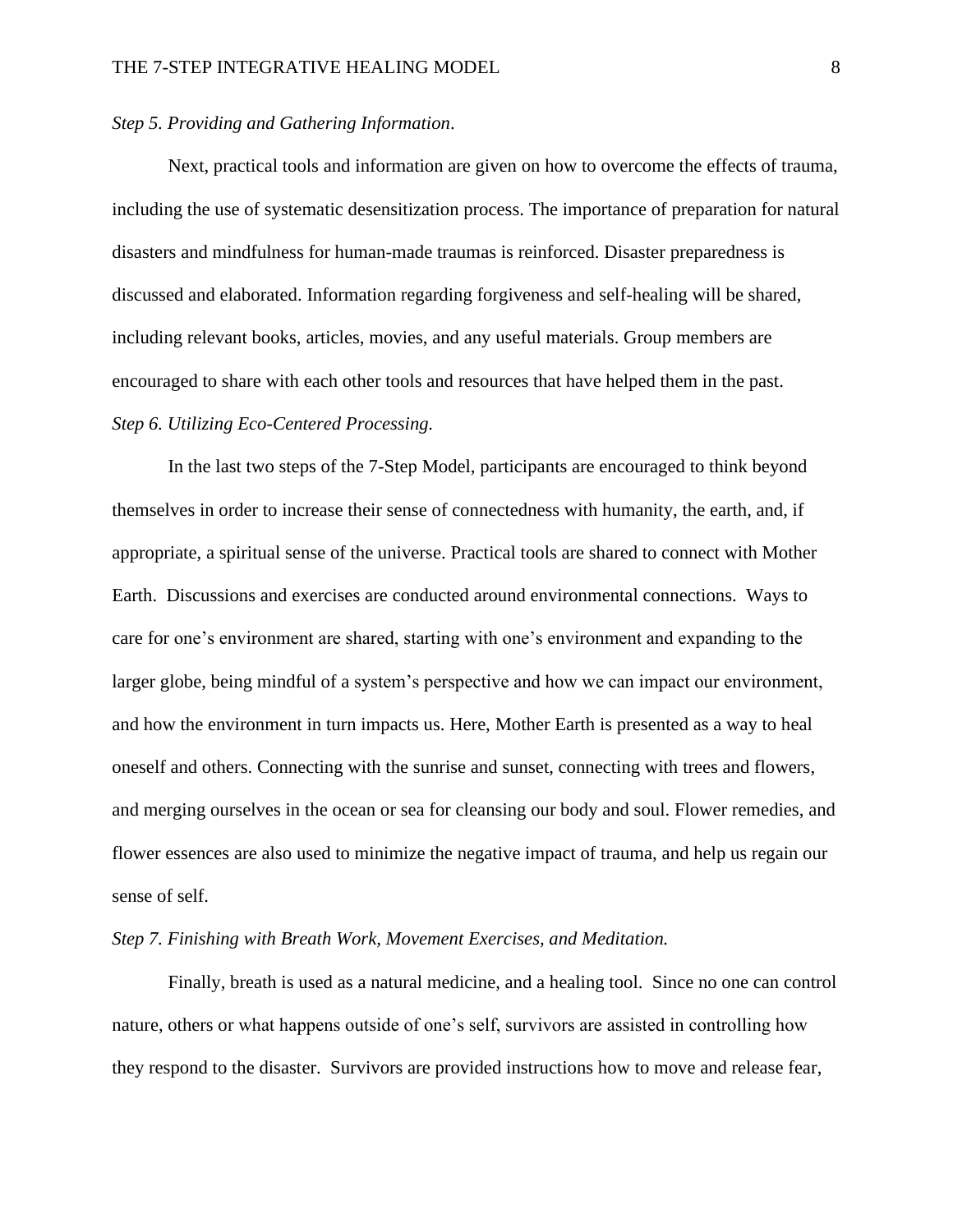uncertainty and resentments. In addition, survivors are instructed on how to use breath towards self-empowerment as well as to engender gratitude, compassion, faith, strength, and forgiveness in response to disasters. Breath work is combined with a series of physical movements, mindfully focusing on each energy center, its color vibration, its use and benefit, balancing and energizing each center with affirmations specifically designed for each center. This combination of movement, color identification, evaluation of the physical area, affirmation, and breath is called *Soul-Surfing.* The 7-Step Integrative Healing groups conclude with a Heart-to-Heart-Circle of Gratitude and Love, in which participants join hands in a circle and place their hands over the heart of the person to the right. This provides attendees with the opportunity to experience a sense of connectedness with each other, people across the globe, and all humanity.

Overall, the workshops provide participants with a whole-person approach to healing from traumatic events, as different aspects of the human experience, including emotions, physical sensations, meaning-making and lessons learned, as well as eco and spiritual interconnectedness are touched upon and reinforced. The outcome has been measurable and participants all over the globe have reported experiences of being empowered, healed, strengthened, at peace, and able to overcome their negative reactions to the trauma. They have also reported having embraced healthy coping patterns, which in turn have improved their ability to prepare for future adverse events by staying centered and empowered with new and positive lessons learned. Beginning with interpersonal healing, the 7-Step Integrative Healing Model addresses the transformation and collaboration so profoundly needed by our world that is going through violent transitions. Moreover, it demonstrates the interconnectedness of our interpersonal healing and development, conflict transformation, happiness and well-being, and inclusive and sustainable community building.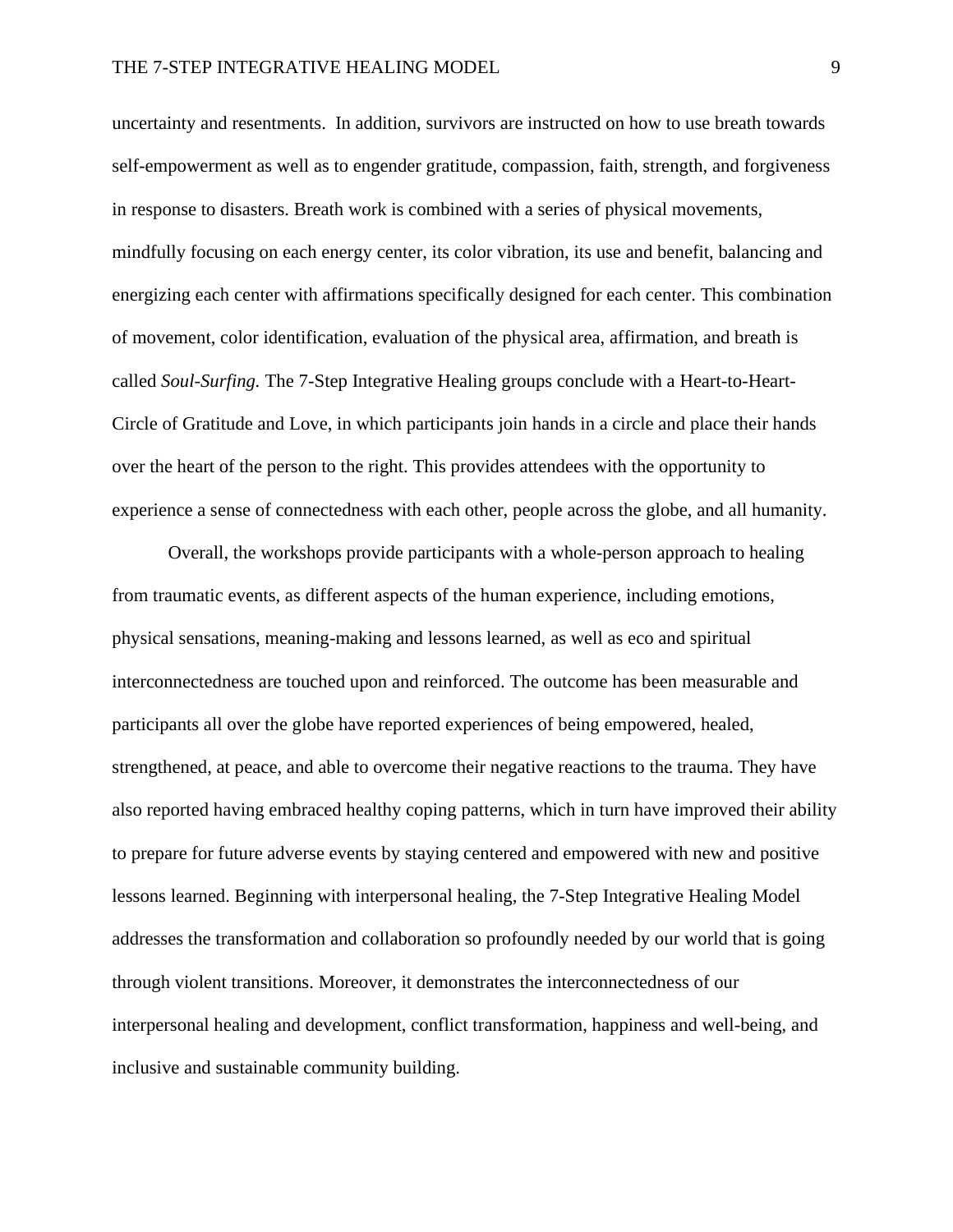## References

- Collie, K., & Long, B. C. (2005). Considering "meaning" in the context of breast cancer. *Journal of Health Psychology, 10*, 843-853.
- Dubro, P. P., & Lapierre, D. P. (2002). *Elegant empowerment: Evolution of consciousness*. Boca Raton, FL: Platinum Publishing House.
- Fetzer Institute and National Institute on Aging Working Group. (1999). *Multidimensional Measure of Religiousness/ Spirituality for use in health research.* Kalamazoo, MI: Fetzer Institute.
- Frankl, V. (1962). Man's search for meaning. Beacon Press (original published in 1946).
- Freud, S. (1910). The origin and development of psychoanalysis. *The American Journal of Psychology, 21*(2), 181-218.
- Kalayjian, A. (2002). Biopsychosocial and spiritual treatment of trauma. In R. & S Massey (Editors) *Comprehensive handbook of psychotherapy*, Vol. 3, Interpersonal/ humanistic/existential. (pp. 615-637). New York, NY: John Wiley & Sons.
- Kalayjian, A. (2015). 7-step integrative healing model: Biopsychosocial and eco-spiritual model for healing, transforming disputes, conflict transformation, peace building, and forgiveness. Meaningfulword.com.
- Kalayjian, A., & Eugene, D. (Eds.). (2010a). *Mass trauma and emotional healing around the world: Rituals and practices for resilience and meaning-making* (Vol. 1). Santa Barbara, CA: ABC-CLIO, LLC.
- Kalayjian, A., & Eugene, D. (Eds.). (2010b). *Mass trauma and emotional healing around the world: Rituals and practices for resilience and meaning-making* (Vol. 2). Santa Barbara, CA: ABC-CLIO, LLC.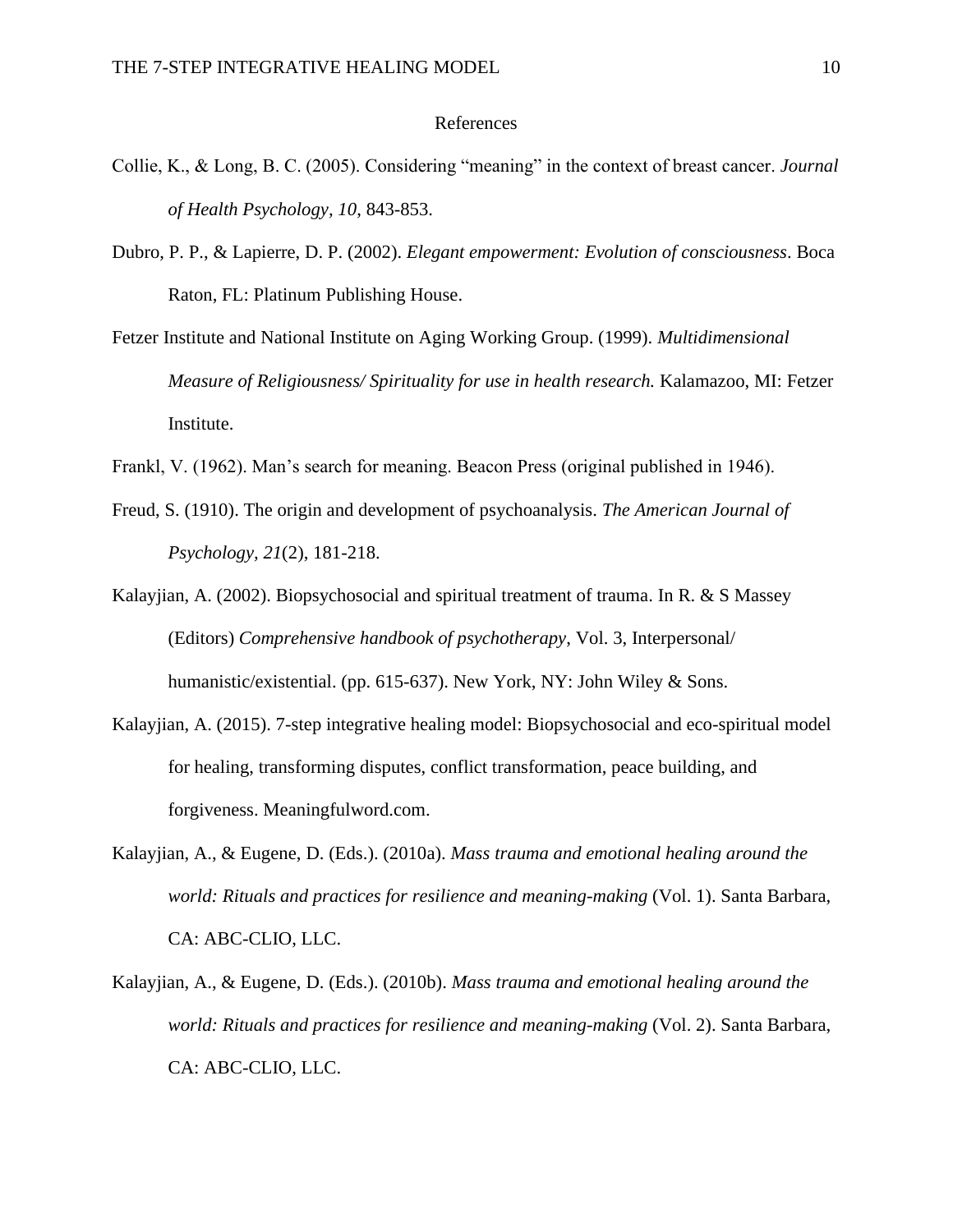- Kalayjian, A., & Paloutzian, R. (2010). Forgiveness & reconciliation: Psychological pathways to conflict transformation and peace building. Springer Publishing: New York: NY.
- Kalayjian, A., Shigemoto, Y., Patel, B. (2010). Earthquake in Soviet Armenia: Coping, integration, and meaning-making. In *Mass trauma and emotional healing around the world: Rituals and practices for resilience and meaning-making*, volume 1, 1-21. Santa Barbara: CA: ABC-CLIO, LLC.
- Kalayjian, A., & Sofletea, G. (2012). Case study from Sierra Leone. In S. Poyrazli & C. Thompson (Eds.), *International case studies in mental health*. (pp. 33-51). Thousand Oaks, CA: SAGE Publications, Inc.
- Kleijn, W. C., Hovens, J. E., & Rodenburg, J. J. (2001). Posttraumatic stress symptoms in refugees: Assessments with the Harvard Trauma Questionnaire and the Hopkins Symptom Checklist-25 in different languages. *Psychological Reports*, *88*(2), 527-532. doi:10.2466/PR0.88.2.527-532.
- Roxberg, Å., Burman, M., Guldbrand, M., Fridlund, B., & Barbosa da Silva, A. (2010). Out of the wave: The meaning of suffering and relieved suffering for survivors of the tsunami catastrophe. An hermeneutic-phenomenological study of TV-interviews one year after the tsunami catastrophe, 2004. *Scandinavian Journal of Caring Sciences*, *24*(4), 707-715 9p. doi:10.1111/j.1471-6712.2009.00767.x.
- Skaggs, B. G., & Barron, C. R. (2006). Searching for meaning in negative events: Concept analysis. *Journal of Advanced Nursing, 53*, 559-570.
- Steger, M. F., Frazier, P., Oishi, S., & Kaler, M. (2006). The Meaning in Life Questionnaire: Assessing the presence of and search for meaning in life. *Journal of Counseling Psychology*, *53*(1), 80-93. doi:10.1037/0022-0167.53.1.80.